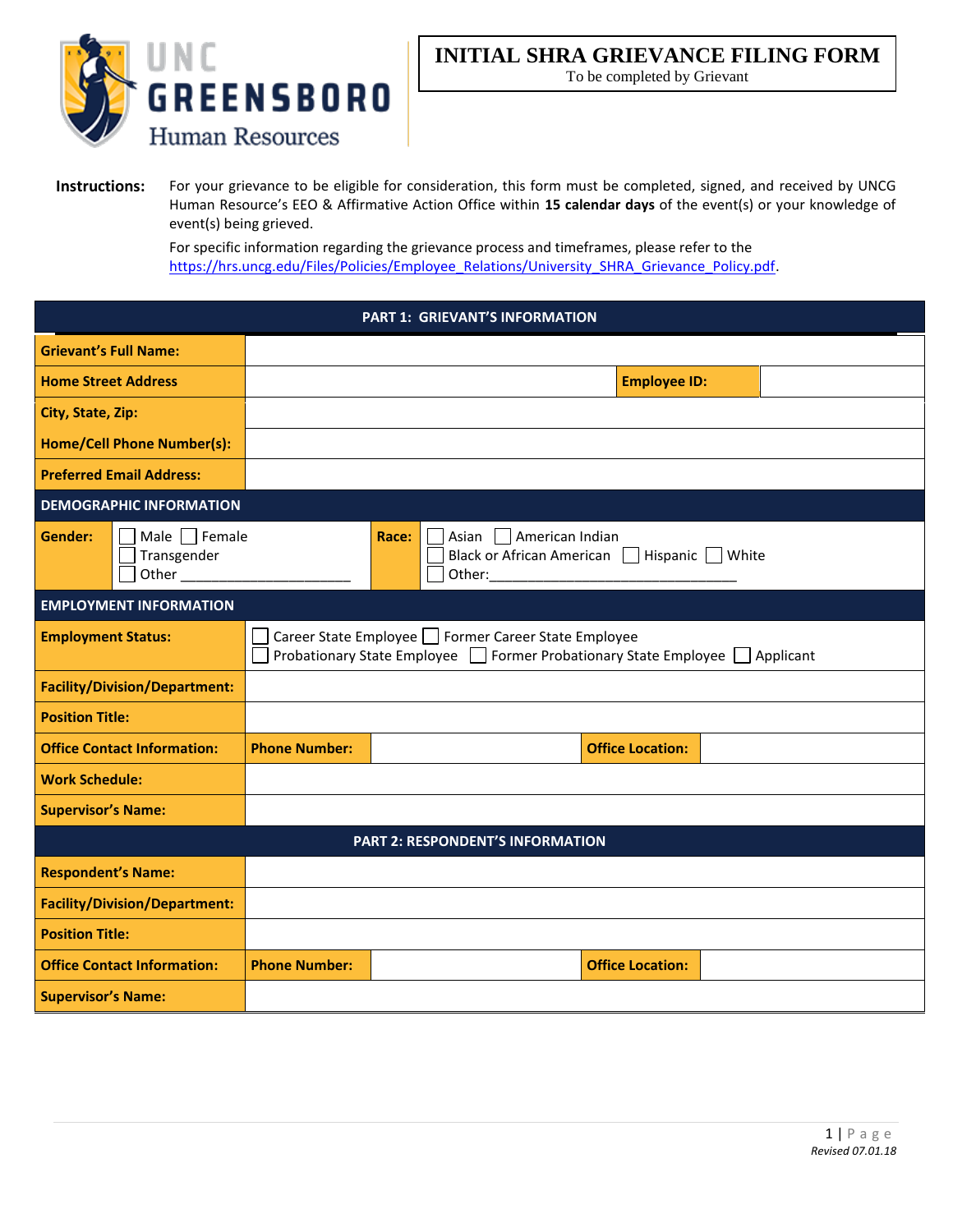

To be completed by Grievant

| <b>PART 3: SUBJECT OF GRIEVANCE</b>                                                                                                                                                                     |                                                                                                                                                                                                                                    |  |  |  |  |
|---------------------------------------------------------------------------------------------------------------------------------------------------------------------------------------------------------|------------------------------------------------------------------------------------------------------------------------------------------------------------------------------------------------------------------------------------|--|--|--|--|
| Date of Event(s) Being Grieved:<br>(A grievance must be filed within 15 calendar days of the alleged event or action that is the basis of the grievance.)                                               |                                                                                                                                                                                                                                    |  |  |  |  |
| <b>GRIEVABLE ISSUE(S):</b>                                                                                                                                                                              |                                                                                                                                                                                                                                    |  |  |  |  |
| <b>Policy Violations (Non-EEO Related):</b><br>*Note: If you are also alleging an EEO complaint (Unlawful Discrimination,<br>Harassment or Retaliation), only use the adjacent "EEO Violations" section | <b>EEO Violations - Discrimination, Harassment or Retaliation:</b>                                                                                                                                                                 |  |  |  |  |
| <b>Disciplinary</b>                                                                                                                                                                                     | Harassment or $\vert$ Discrimination                                                                                                                                                                                               |  |  |  |  |
| $\Box$ Suspension without Pay<br>Dismissal<br>Demotion                                                                                                                                                  | <b>Based on the grievant's:</b>                                                                                                                                                                                                    |  |  |  |  |
| (Disciplinary action taken without just cause)                                                                                                                                                          | <b>Political Affiliation</b><br>Age<br>Disability<br>Pregnancy                                                                                                                                                                     |  |  |  |  |
| <b>Involuntary Separation Due to Unavailability</b>                                                                                                                                                     | Race/Color<br>Gender Identity<br>Gender Expression<br>Religion                                                                                                                                                                     |  |  |  |  |
| <b>Hiring Action:</b>                                                                                                                                                                                   | Genetic Information<br>Sex                                                                                                                                                                                                         |  |  |  |  |
| Failure to give priority consideration (RIF, promotion)<br>Failure to post position                                                                                                                     | <b>Sexual Orientation</b><br><b>Marital Status</b>                                                                                                                                                                                 |  |  |  |  |
|                                                                                                                                                                                                         | <b>National Origin</b><br>Veteran's Status                                                                                                                                                                                         |  |  |  |  |
| <b>Veteran's Preference</b>                                                                                                                                                                             | (adverse employment action based on discrimination) in regard to:                                                                                                                                                                  |  |  |  |  |
| Denial of Veteran's Preference in initial/subsequent hiring                                                                                                                                             | Hiring/Promotion<br>Compensation<br>Training<br>Suspension                                                                                                                                                                         |  |  |  |  |
| Denial of Veteran's Preference in layoff determination                                                                                                                                                  | Demotion<br>Dismissal                                                                                                                                                                                                              |  |  |  |  |
|                                                                                                                                                                                                         | Layoff<br>Denial of:                                                                                                                                                                                                               |  |  |  |  |
| <b>Annual Performance Appraisal:</b>                                                                                                                                                                    | Other:                                                                                                                                                                                                                             |  |  |  |  |
| Overall performance rating of less than "meets                                                                                                                                                          | (adverse employment action based on retaliation) in regard to:                                                                                                                                                                     |  |  |  |  |
| expectation"                                                                                                                                                                                            | Hiring/Promotion<br>Compensation                                                                                                                                                                                                   |  |  |  |  |
| <b>Personnel File:</b>                                                                                                                                                                                  | Suspension<br>Training                                                                                                                                                                                                             |  |  |  |  |
| Denial of request to remove inaccurate and misleading                                                                                                                                                   | Demotion<br>Dismissal<br>Denial of:<br>Layoff                                                                                                                                                                                      |  |  |  |  |
| information from applicant/personnel file (excludes written                                                                                                                                             | Other:                                                                                                                                                                                                                             |  |  |  |  |
| warnings and performance appraisals)<br>Specify:                                                                                                                                                        |                                                                                                                                                                                                                                    |  |  |  |  |
|                                                                                                                                                                                                         | Based on the grievant:<br>Protesting Prohibited Harassment/Discrimination                                                                                                                                                          |  |  |  |  |
|                                                                                                                                                                                                         | Alleging Improper Government Activity (Whistleblower)                                                                                                                                                                              |  |  |  |  |
|                                                                                                                                                                                                         |                                                                                                                                                                                                                                    |  |  |  |  |
|                                                                                                                                                                                                         |                                                                                                                                                                                                                                    |  |  |  |  |
|                                                                                                                                                                                                         | <b>Title IX: Sexual &amp; Gender Based Violations</b>                                                                                                                                                                              |  |  |  |  |
|                                                                                                                                                                                                         | Sexual Assault                                                                                                                                                                                                                     |  |  |  |  |
|                                                                                                                                                                                                         | Sexual or Gender-Based Harassment                                                                                                                                                                                                  |  |  |  |  |
|                                                                                                                                                                                                         | Sexual Misconduct                                                                                                                                                                                                                  |  |  |  |  |
|                                                                                                                                                                                                         | (Note: Alleged violations of the Policy on Sexual and Gender- Based Harassment, Sex<br>Discrimination, and Other Forms of Interpersonal Violence will be reviewed and<br>investigated with the University's Title IX Coordinator.) |  |  |  |  |
|                                                                                                                                                                                                         |                                                                                                                                                                                                                                    |  |  |  |  |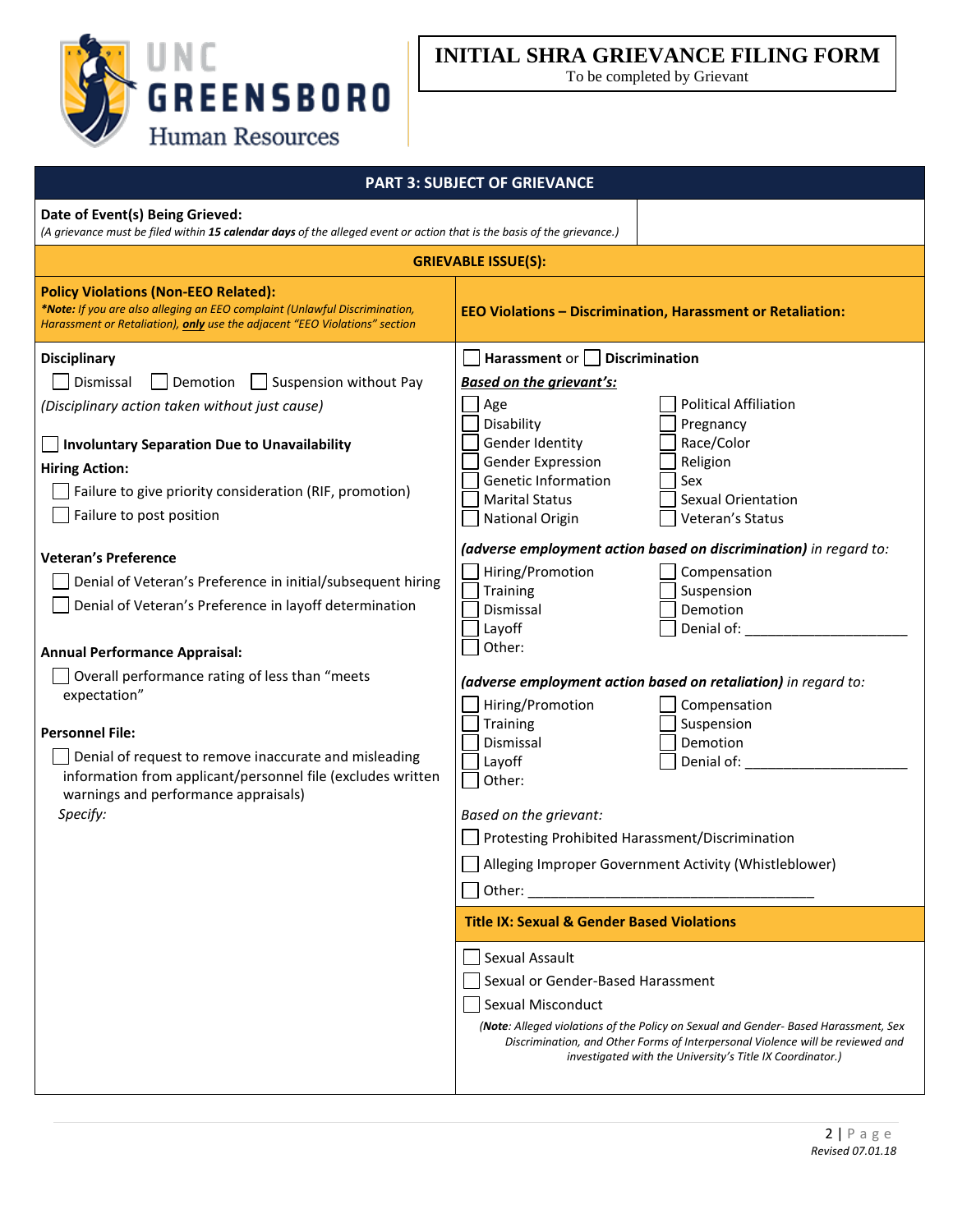

To be completed by Grievant

### **PART 3: GRIEVANCE SUMMARY**

For your grievance to be eligible for consideration, you must provide a clear and concise summary supporting your claim. Please include any relevant issues information (including dates) for each issue being grieved. You may attach additional pages as necessary. All information and documentation that you wish to have considered must be provided with this form at the time of submission.

| Were additional sheets attached? |  |
|----------------------------------|--|
|----------------------------------|--|

 $N_o$   $\Box$  Yes If yes, how many additional pages:

## **WITNESS INFORMATION (OPTIONAL)**

Provide the names and phone numbers of any witnesses that you believe have direct knowledge pertaining to your issue(s).

### **PART 4: DESIRED OUTCOME OF THIS GRIEVANCE**

Provide a brief summary of the desired resolution to your grievance.